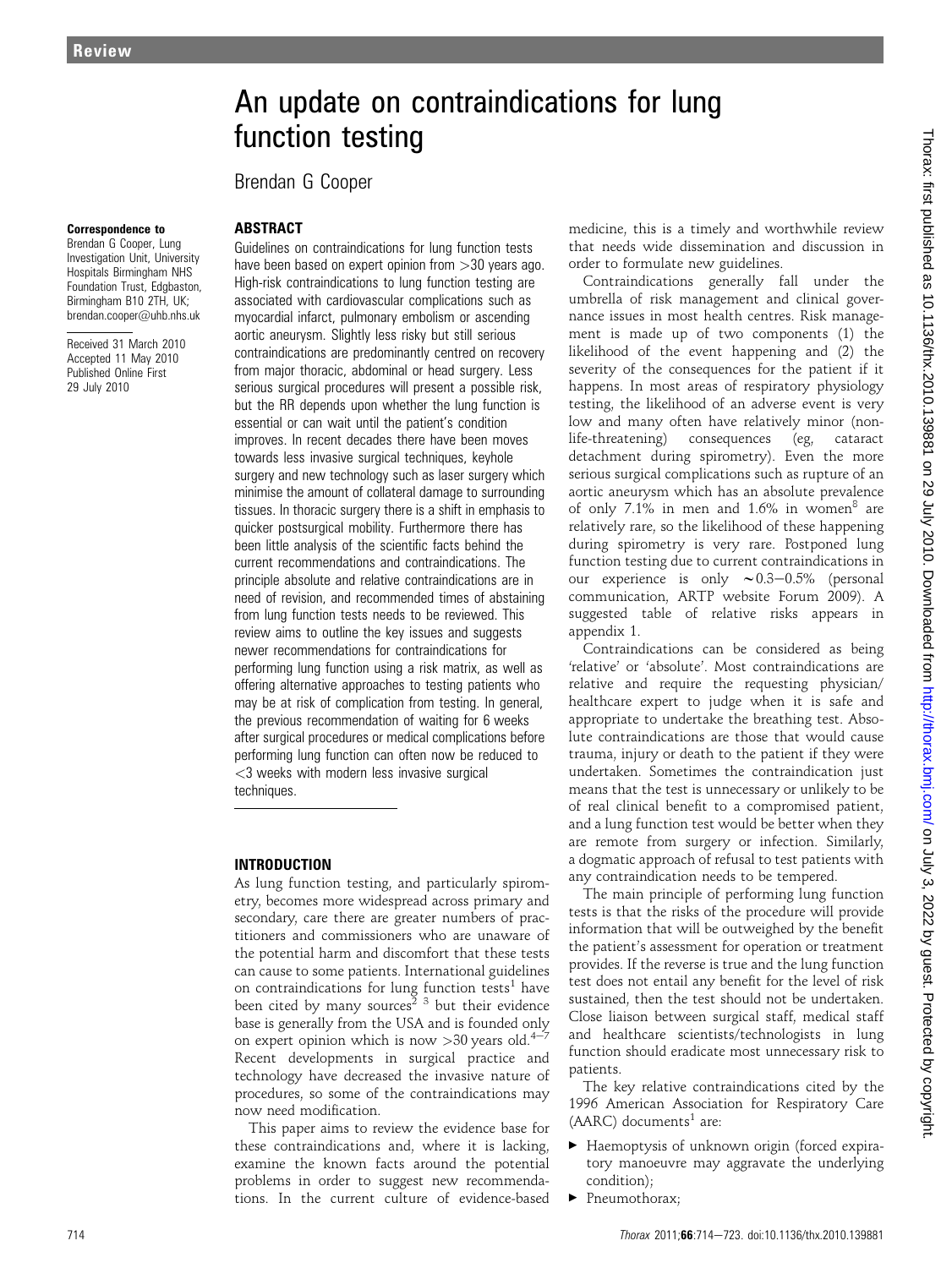- < Unstable cardiovascular status (forced expiratory manoeuvre may worsen angina or cause changes in blood pressure) or 'recent' myocardial infarction or pulmonary embolus;
- < Thoracic, abdominal or cerebral aneurysms (danger of rupture due to increased thoracic pressure);
- < 'Recent' eye surgery (eg, cataract);
- ▶ Presence of an acute illness or symptom that might interfere with test performance (eg, nausea, vomiting); and
- Recent thoracic or abdominal surgery.

These recommendations are based on very little concrete evidence. $4-7$  and to date there have been no randomised controlled trials (RCTs) published in this area. Each of these key issues will be reviewed in this paper and, where possible, new recommendations will be suggested.

#### POTENTIAL HARM FROM LUNG FUNCTION TESTS

The most likely harm from lung function testing originates probably from four key factors:

- 1. Maximal pressures generated in the thorax and their impact on abdominal and thoracic organs/tissues.
- 2. Large swings in blood pressure causing stresses on tissues in the body (head, limbs, etc.).
- 3. Expansion of the chest wall and lungs.
- 4. Active communicable diseases (tuberculosis (TB), hepatitis B, HIV, etc.).

It is worth noting that postoperative physiotherapy including encouraging deep breathing, coughing and incentive spirometry after thoracic surgery is actually thought to be beneficial in terms of reversing atelectasis, thus reducing the risk of pneumonia.<sup>8</sup> <sup>9</sup> Similarly in cardiothoracic surgery the emphasis is now shifting towards earlier mobilisation of the patient postoperatively in order to re-establish normal respiration rather than a policy of avoiding activity.<sup>9 10</sup>

Many contraindications have a higher risk, with the more volitional tests involving forced manoeuvres such as spirometry, maximum mouth pressures and possibly full exercise tests. However, considerable information can be gained from less forced tests such as oscillometry, relaxed vital capacity, static lung volume assessment, gas transfer and some of the field tests (incremental shuttle walking test (ISWT), 6 minute walking distance (6 MWD)) and of course blood gas analysis and oximetry. Use of lower risk/less strenuous tests should always be considered by the referring physician/surgeon or the staff running lung function services.

### RECENT SURGERY

#### Tissue healing time

It is well documented that the healing process requires platelets and macrophages that are essential to wound healing. Platelets participate in the initiation of the healing process by releasing local growth factors that stimulate connective tissue repair and macrophage activity. After the first 24 h, the macrophages produce the growth factors needed to continue the healing process. The three steps of healing: (1) inflammation/reactive, (2) proliferation/reparative and (3) remodelling/maturational are all orchestrated by circulating and local factors that drive the<br>wound healing.<sup>11–13</sup>

General healing times are reported in many textbooks and practice guidelines, but these can only be a guide since there is understandably a large variation depending upon individual circumstances. Table 1 shows some typical values from occupational health organisations as a guide to healing time. At least 5% of patients undergoing a surgical procedure develop a surgical site infection. The National Institute for Health and Clinical

Excellennce (NICE) has published general recommendations on surgical site infection and healing (http://www.nice.org.uk/ nicemedia/pdf/CG74NICEGuideline.pdf).

'Healing time' is a general term and may refer to functional healing rather than tissue repair, and does not of course mean that patients could not perform lung function tests before this time. The time taken before maximal manouevres would cause damage to the surgical area (eg, rupture stitches, etc.) or pain to the patient needs to be considered. Also, there are a number of risk factors which prolong healing, including smoking, diabetes, age, poor nutritional status and general health. $11-13$ 

Surgical procedures that could be affected by lung function testing include the following categories:

- < Abdominal surgery.
- Eye surgery.
- Thoracic surgery.
- Ear surgery.
- < Brain surgery.

#### ABDOMINAL SURGERY

Generally, the more muscular damage involved in abdominal surgery, the longer the time for healing is required.

#### Laparotomy

Laparotomy for abdominal surgery is increasingly being reduced by using laparoscopy involving 'keyhole' techniques. A recent Cochrane  $review^{14}$  has shown that people who have keyhole procedures can return to their normal daily activities on average 3–4 days earlier than those who have open surgery. One study on gastric bypass surgery comparing laparoscopic with conventional surgery<sup>15</sup> has shown that lung function (forced expiratory volume in 1 s (FEV<sub>1</sub>)) falls to 40% of the preoperative value on the first postoperative day, 50% by day 3 and 80% by day 7. By day 7 there was no difference in lung function after either surgical technique. This suggests that meaningful spirometry can be performed if required within 1 week of abdominal surgery by either technique.

#### Caesarean section

The general consensus for the healing of an uncomplicated caesarean section is  $\sim$  6–8 weeks. There is little evidence base for this except expert opinion.

#### EYE SURGERY

One of the potential risks from spirometry after eye surgery is the increase in intraocular pressure (IOP) producing damage to the wound site in the eye or damage to optic nerves or blood vessels. However, the size of this risk needs to be evaluated.

There is a logical relationship between increasing blood pressure in the jugular vein and increased intracranial pressure, and an increase in the episcleral venous pressure, to an elevation of IOP.<sup>16 17</sup> However, the association between arterial blood pressure and IOP is not entirely clear. While a number of studies have found a higher risk for glaucoma in people with high blood

| Table 1 |  |  | Typical tissue healing times |  |
|---------|--|--|------------------------------|--|
|---------|--|--|------------------------------|--|

| <b>Tissue type</b>   | <b>Healing time</b> |
|----------------------|---------------------|
| Soft tissue injuries | 3 months            |
| Shoulder surgery     | $3 - 6$ months      |
| Spinal surgery       | $3-12$ months       |
| Minor nerve repair   | $4-5$ months        |
| Major nerve repair   | $6-12$ months       |
| Tendon repair        | 3 months            |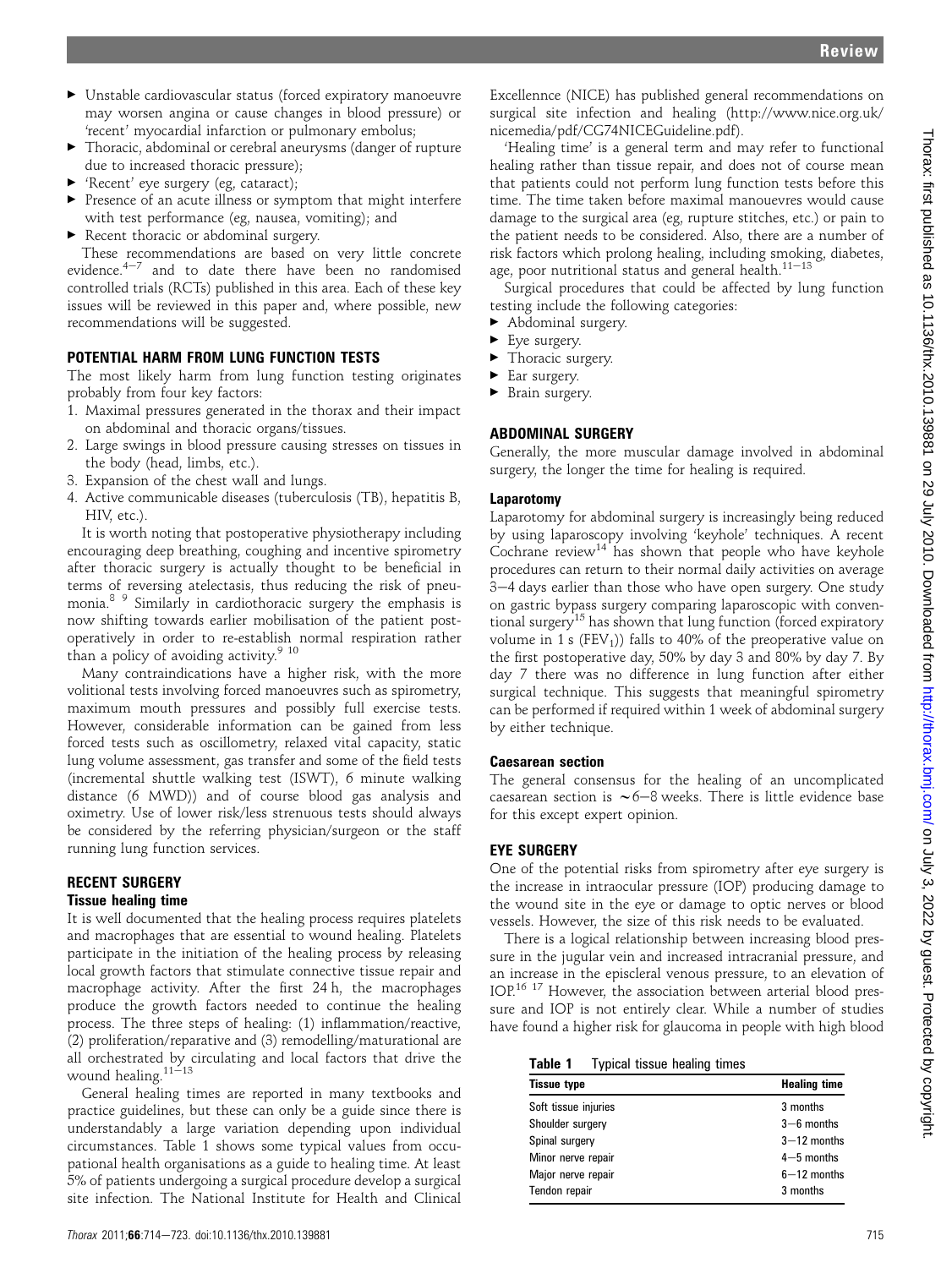pressure, a study in 2002<sup>18</sup> suggested that people with blood pressure that is low relative to their IOP may be at higher risk for glaucoma. The same study found no higher risk for glaucoma in people with hypertension, and, in fact, high blood pressure was associated with a lower risk.

The normal circadian range for IOP is between 13 and 16 mm Hg, with the higher pressure occurring in the afternoon in both health and disease<sup>19</sup> Postoperatively (eg, phacoemulsification, cataract, laser surgery) the IOP typically increases on average by 8 mm Hg at 2 h and is then only 5 mm Hg above baseline at 24 h postoperation. $19-26$ 

IOP changes between recumbent and sitting positions by about only 2–4 mm Hg. $^{27}$  In a study of IOP changes during weightlifting<sup>20</sup> with and without breath-holding, IOP increased by 4 and 2 mm Hg, respectively. This suggests that the manoeuvres for spirometry (similar to weightlifting with breath-hold) develop pressure changes that are far lower than the pressure for which IOP-lowering drugs are used postsurgery in patients with glaucoma (ie, >35 mm Hg). Ironically, during strenuous exercise testing the IOP actually falls by  $\sim$  8 mm Hg in healthy subjects, which is attributed to osmotic changes taking place.

It is generally considered that it is the peaks in IOP that can cause damage postoperatively and that with modern laser techniques healing is complete after a few days, with a safety margin of a week before generating straining pressures being prudent.<sup>28</sup>

Cataract surgery can cause glaucoma so it is very important to minimise any activity that increases internal eye pressure.<sup>29</sup> Postoperative cataract patients are recommended to (1) minimise vigorous exercise, (2) put on shoes while sitting and without lifting up the feet, (3) kneel instead of bending over to pick something up and (4) avoid lifting. Pressure during spirometry is less than maximum expiratory pressures (eg,  $70-200$  cm  $H_2O$ ) but a cough can induce 400 cm  $H_2O$  which implies that the IOP changes in spirometry are probably not harmful.

The complication rate for cataract surgery is low  $(1-3\%)$ , and it is considered that many IOP spikes are probably more associated with routine physical stresses (eg, lifting, straining, rubbing the eyes, etc.). $30$  The role of coughing and sneezing has been studied, including the 'photic' sneeze (exposure to bright light initiating sneezing) being induced by anaesthesia used for eye surgery, and the risks of postoperative damage.<sup>21</sup><sup>22</sup>

Typically laser surgery patients leave the surgical site within an hour of surgery, and vision usually remains blurred for a  $2-6$ week period. For most patients, tissue healing is complete in  $50-60$  h,<sup>31</sup> with most of the tissue repair occurring in the first 24 h.<sup>32</sup> Laser surgery complication rates are  $\sim$  3% less than conventional (mechanical microkeratome) surgery. The recovery time may also be slightly faster with laser surgery.

There are published recommendations for waiting time before commercial diving after eye surgery<sup>33</sup> (table 2) for a variety of eye operations. It is likely that the pressures from positive (during descent) and negative (on ascent) 'squeezes' of the eye during diving are in excess of the stresses of lung function testing (eg, spirometry, mouth pressures, etc.) and perhaps these should be considered as reasonable evidence for waiting before performing lung function tests.

#### THORACIC SURGERY

#### Evidence of perioperative complications

Uncomplicated healing of muscle and tendon to allow normal postoperative function takes  $\sim$ 3 weeks in animals<sup>13</sup> and 4–6 weeks in humans.<sup>11–13</sup> In a European study<sup>34</sup> of thoracic surgery the overall mortality was 3.8% for a variety of procedures (pneumonectomy, lobectomy, etc.).<sup>9 34</sup> Most deaths were

#### Table 2 Periods of recovery for eye surgery prior to diving

| . <u>.</u>                                   |                |
|----------------------------------------------|----------------|
| Anterior segment surgery                     | 6 months       |
| Cataract: non-corneal valve incision         | 3 months       |
| Radial keratotomy                            | 3 months       |
| Astigmatic keratotomy                        | 3 months       |
| Vitreoretinal surgery                        |                |
| Vitrectomy                                   | 2 months       |
| Retinal detachment repair                    | 2 months       |
| Glaucoma filtering surgery                   | 2 months       |
| Cataract: corneal valve incisions            | $1 - 2$ months |
| Lasik                                        | 1 month        |
| Oculoplastic surgery                         |                |
| Sutured wound                                | 2 weeks        |
| Enucleation                                  | 2 weeks        |
| Strabismus surgery                           | 2 weeks        |
| Photorefractive keratotomy                   | 2 weeks        |
| Conjunctival surgery                         | 2 weeks        |
| Corneal suture removal                       | 1 week         |
| Argon laser trabeculoplasty or<br>iridectomy | No wait        |
| Yag laser capsulotomy                        | No wait        |
| Reproduced from Butler. <sup>33</sup>        |                |

respiratory (47.3%), which emphasises the need to assess lung function preoperatively. There is little evidence that lung function testing was to blame for any of these deaths.

#### Sternal wound complications

The mechanism by which maximal lung function testing manoeuvres could affect thoracic surgery patients postoperatively centres around sternal wound complications. These fall into three categories: (1) deep subcutaneous infection, (2) sternal infection and (3) mediastinal infection with sternal dehiscence.

Mediastinitis can contribute to the development of lifethreatening illnesses, such as systemic sepsis, respiratory insufficiency and renal failure. Mediastinitis may result in sternal instability and dehiscence,  $35 - 36$  and is usually evident from 6 days to 3 weeks following surgery. Patients at risk for mediastinitis and dehiscence include: those older than 65 years, those with diabetes, older women (osteoporosis), obese patients, those with chronic obstructive pulmonary disease (COPD) and those subjected to prolonged postoperative ventilation.<sup>37</sup>

Sternal wound complications occur in significant numbers of patients. Upwards of 2.3% of patients may suffer these complications, with an associated mortality rate of  $13-52\%$ .  $^{34\,35\,38}$ The mortality after initial discharge and up to the first postoperative year is nearly as high as the in-hospital mortality.38

Aggressive coughing and deep breathing manoeuvres, which frequently initiate coughing, are important for purging the lungs of fluid and inflating the lungs to prevent atelectasis after thoracic surgery. These manoeuvres are initiated in the hospital and are a mandatory part of postdischarge respiratory treatment. $39-41$  The percussive expansion associated with coughing puts extreme stress on the sternal wound. Ambulating, getting into and out of bed or chairs, bowel movements and other normal activities also place strain on the sternotomy site. While patients experience this stress on their sternal wound as pain and the feeling that they are 'coming apart', the clinical result may in fact be grave: dehiscence and mediastinal infection. Sternal stability is crucial in preventing these severe sternal wound complications. The techniques used by patients to cough post-thoracotomy (bending forward, holding the wound, etc.)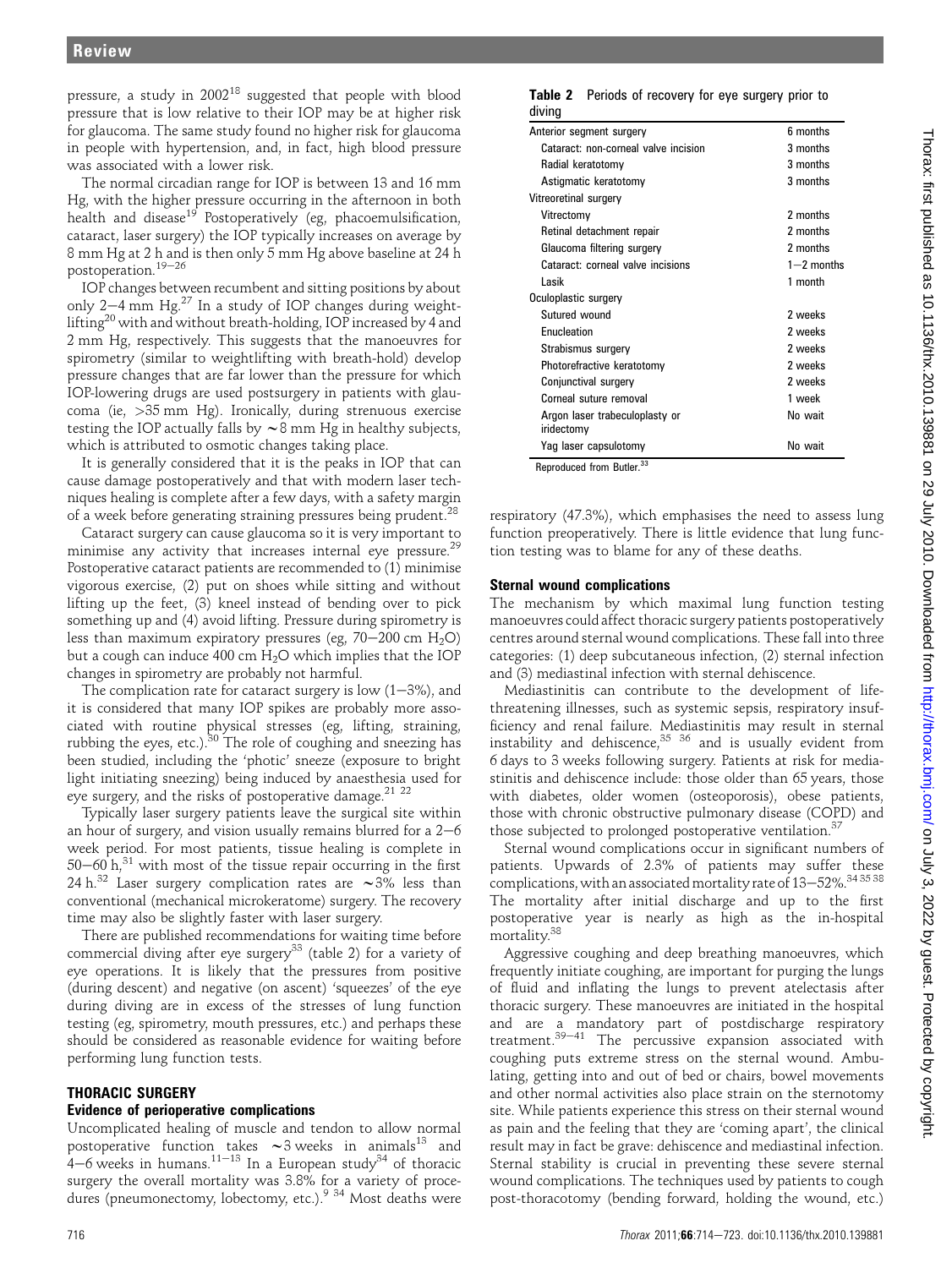may be used if a breathing test is required in the immediate postoperative period.

There is evidence that partial upper sternotomy improves pulmonary function and reduces pain in comparison with standard full sternotomy.<sup>42</sup>

#### Postoperative physiotherapy

There is increasing use of starting physiotherapy as soon as possible after thoracic surgery, with growing evidence of clinical benefit.<sup>10</sup> <sup>43-47</sup> This not only reduces the recovery time but appears to cause little harm to the recovering patient. Extrapolating from this suggests that performing of forced manoeuvres with care is possible probably within weeks of thoracic surgery.

There are a number of studies that have performed spirometry to monitor recovery in a variety of thoracic surgery procedures and they show that measurements are possible at 2, 8 and 24 h post-thoracotomy.48 There were no reports of complications. Other studies have performed spirometry postoperatively at 1 day<sup>49</sup> or at 2, 3 and 4 days<sup>50 51</sup> without reported complications.

Another study of two different local anaesthetic regimes for thoracotomy pain relief performed pulmonary function tests on 68 patients who underwent a standard posterolateral thoracotomy. Pulmonary function was measured using bedside spirometry at 24, 32 and 72 h and showed in the postoperative period a mean improvement of  $30\%$  for  $FEV_1$ ,  $24\%$  for forced vital capacity (FVC) and 19% for peak expiratory flow rate (PEFR) compared with placebo. There was no significant difference between pain scores, opiate requirement or pulmonary function between two different anaesthetics. Together these studies suggest that spirometry performed postoperatively after thoracotomy is both tolerated and possible in patients. However, what is unclear is whether the results are limited by the physiology or the pain. Tests in this period should rarely be required.<sup>52</sup>

#### EAR OPERATIONS AND INFECTIONS

In patients with a middle ear infection there is a risk that the forced manoeuvres (spirometry or maximal inspiratory pressure (MIP)/maximal inspiratory pressure (MEP)) could cause the ear drum to rupture. At the very least the patient could experience excessive pain, but this is likely to be self-limiting as they refuse to do further testing. If testing is not urgent, then postponing spirometry until the infection has subsided may be beneficial.

#### BRAIN SURGERY

There are no clear published guidelines on lung function after brain surgery. Most texts refer to  $3-6$  weeks postoperative uncomplicated recovery depending on the degree of surgery. It is likely that forced manoeuvres should be avoided in the first few weeks, but more gentle tests could be performed in the immediate postoperative period. Preoperative assessments for brain tumour surgery may detect underlying lung disease and help anticipate postsurgical complications.

#### **PREGNANCY**

Normal pregnancy is a physiological state and not a medical condition, so lung function should not present any special problems to pregnant women requiring lung function tests. A lax cervix leading to third trimester abortion is treated with a Shirodka suture where 'bearing down' may not a good idea in these patients. There are a variety of studies of lung function in human pregnancy, including spirometry,<sup>53</sup> lung volumes,<sup>53 54</sup> airway resistance,  $55$  maximum mouth pressures,  $56$ 

transfer<sup>54 57-59</sup> or maximum oxygen uptake<sup>60</sup> during swimming and cycling in the third trimester. Most find normal values and report no complications in women.

However, the complications of pregnancy such as preeclampsia, risk of early delivery and respiratory disease all present risks to both the mother and fetus/baby and need consideration. Pregnant women with respiratory complications such as cystic fibrosis,  $61$  asthma,  $62$   $63$  COPD $64$  and other common lung disease can require full lung function tests. The problem is not in the difficulty or risks of performing the tests but usually in interpreting and reporting the results against normal (non-pregnant) reference ranges.

#### Gas transfer

The levels of carbon monoxide (CO) in a non-smoking female who is not pregnant will be minimal, despite the endogenous carboxyhaemoglobin (COHb) levels estimated to be  $\sim$  0.1–1.0%. If this is translated into exhaled CO, then this is  $\sim$  6–8 ppm. If a subject lives in a town and is exposed to vehicle fumes, this will raise the COHb to  $\sim$  1.5–2.0% or  $\sim$  10 ppm.<sup>65</sup> A value of 10 ppm is the normal upper limit set to differentiate smokers from non-smokers-although some workers use values as low as 6 ppm. Smokers with expired CO values of  $11-21$ ppm are defined as mild smokers, whereas those with expired CO values of  $\langle 21 \text{ ppm}$  are defined as heavy smokers.<sup>66</sup> The mean calculated increase in COHb per gas transfer test is only  $0.65\pm0.1\%$ <sup>67</sup> and is similar whether the subject performs 4-6 tests. This presents very little significant risk to the mother or unborn child/fetus.

In asthma patients with airway inflammation, values of  $10-11$  ppm have been found as exhaled CO. Domestic gas cookers are believed to produce levels many times higher than this.

If a subject performing a gas transfer test inhales two attempts at 0.30% CO and breath-holds for 10 s it does increase COHb but to such a small extent that corrections for back pressure are not necessary. Extrapolating these data to human pregnancy would suggest that the rise in COHb would be no greater than for someone exposed to normal environmental air pollution and actually well within the normal range of exhaled CO. Since the half-life of COHb is  $\sim$  4 h, there is an infinitesimally small increase in risk to the patient and to the developing fetus/baby. This increase would be less than what a pregnant woman would be exposed to under normal daily conditions, assuming she was a non-smoker. If she had moderately well controlled asthma but with some airway inflammation, then the background COHb would actually swamp any increase in COHb due to inhaling CO during the test.

The risks to the developing baby from carbon monoxide in the CO transfer tests is insignificant compared with the risks from exposure to cigarette smoking during pregnancy.

#### **Postpartum**

Traditionally postpartum bed rest was the standard practice on maternity wards, but more recently this has been questioned and many postpartum activity restrictions are regarded as being needlessly restrictive.<sup>68</sup> Therefore, it appears there is little reason to exclude women who urgently need lung function tests in the postpartum period.

#### Pre-eclampsia

Pre-eclampsia by its definition can produce extremely high blood pressure values which on exposure to forced exertions (eg,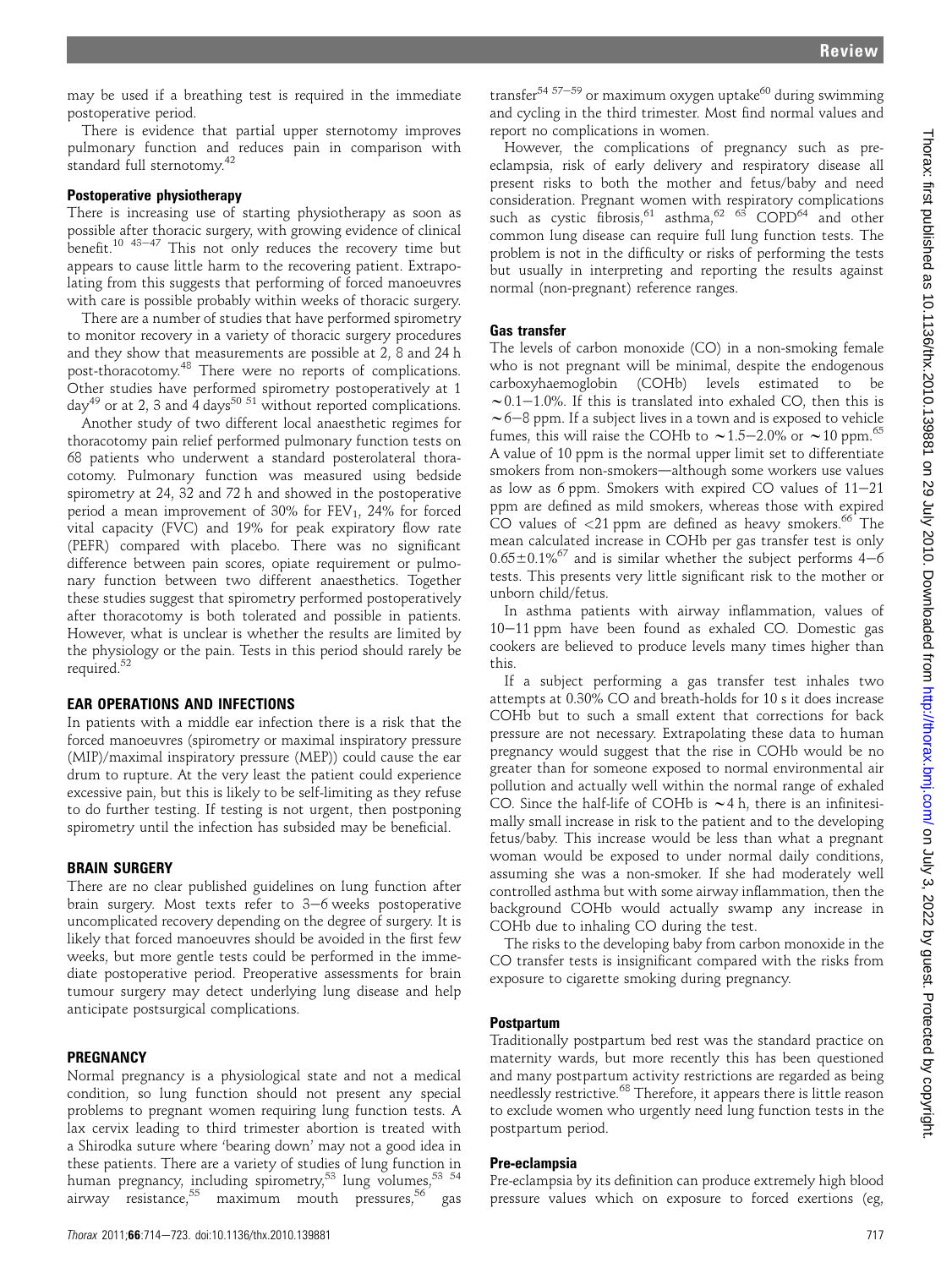spirometry) could lead to cranial blood vessel rupture or neurophysiological sequelae, and should be avoided where possible. However, for the requirements of the anaesthetist with a patient with pre-eclampsia who has lung disease undergoing emergency surgery a relaxed vital capacity manouvre would at least produce a minimal vital capacity. Usually the risk to mother and baby is so high that emergency surgery (if required) would go ahead anyway.

#### RESPIRATORY DISORDERS

#### Pulmonary embolus

For clinical purposes, massive pulmonary embolus (PE) is defined as pulmonary embolism with either haemodynamic collapse or an occlusion of the pulmonary artery that exceeds 50% of its cross-sectional area. The overall mortality rate associated with massive PE remains at  $\sim$  30%.<sup>69</sup>

Risk of death is reduced from  $30\%$  to  $1-2\%$  if patients are on anticoagulant treatment after PE.<sup>69</sup> Therefore, lung function tests should only be performed if required while the patient is on anticoagulant treatment.

#### Pleural effusion

Lung function tests can be performed in the presence of a pleural effusion and are often used in diagnosis of the problem with the symptoms of pleuritic pain and dyspnoea. After the effusion has been drained it is possible to perform lung function tests, although this may be limited by pain. One published report described spirometry within 24 h of draining a pleural effusion.<sup>70</sup> As always the balance between discomfort and meaningful clinical results needs to be considered.

#### **Pneumothorax**

Primary spontaneous pneumothorax rarely happens during strenuous exercise. $^{71}$  Once sealed, the rate of re-absorption of air in the pleural space is 1.24% of the volume of the pneumothorax in each 24  $h^{72}$  so recovery can take 16 days for a 20% pneumothorax. The main risk of pneumothorax is discomfort and pain rather than death. Most patients could therefore safely undertake lung function testing 2 weeks after treatment.

#### **Haemoptysis**

Unexplained haemoptysis is a concern because the exertion of the test may cause further bleeding and run the risk of further morbidity by aspiration into the non-bleeding lobe or lung. Haemoptysis is a serious symptom which could indicate the presence of thoracic vascular injury, arteriovenous malformation, leaking thoracic aneurysm, etc. $^{73}$  It is also worth considering that performing a gas transfer test will produce an erroneous overestimation if there is fresh occult blood in the airway, so it either may not be helpful to perform the test anyway or else it could help in the diagnosis (eg, Goodpasture's syndrome).

#### CARDIAC AND CARDIOVASCULAR DISORDERS Aneurysms

The repair of aneurysms has evolved enormously, with internal 'stenting' under radiographic image control replacing surgical intervention. Exercise ECG was undertaken postoperatively on patients at the Mayo clinic who had ascending aortic aneurysm (AAA) repair and they had no problems (ie, rupturing) in 1000 cases.<sup>7</sup>

A large (>6 cm) or bulging aneurysm would cause concern of a rupture when performing lung function tests, but for standard AAAs it is probably safe. If the AAA has grown quickly then it would be recommended to discuss such cases with a vascular surgeon before proceeding with spirometry. The dilemma is often that the patient will need preoperative spirometry for the surgeons to predict their outcome after surgery. More data need to be collected on what actually happens and how many lung function tests are performed safely with AAAs >6 cm.

#### Myocardial infarction (MI)

One week after an MI most patients are deemed to be stable. However, the definition of 'stable' is not clear. Recent American Thoracic Society (ATS)/European Respiratory Society (ERS) recommendations<sup>3</sup> suggest waiting for 1 month post-MI before undertaking lung function tests, but there is no evidence base for this.

Exercise testing 1 week after MI appears to be safe. The incidence of fatal cardiac events, including fatal MI and cardiac rupture, is 0.03%, for non-fatal MI and successfully resuscitated cardiac arrest it is 0.09%, and for complex arrhythmias, including ventricular tachycardia, it is 1.4%. Symptom-limited protocols have an event rate that is 1.9 times that of submaximal tests, although the overall fatal event rate is quite low.<sup>75-77</sup> The majority of the safety data are based on exercise testing performed >7 days after MI. The number of patients reported at 4–7 days was more limited, and typically time was reported as a mean value or a range so that it is impossible to determine how many patients were studied at 4 days.

The safety data on exercise testing post-MI show that most patients are stable after 7 days so it is reasonable to perform lung function tests safely after this time.

#### Vascular surgery

The time needed following vascular surgery (especially lower limb) before full respiratory exercise tests are performed is typically 4-6 weeks (T Fail and G Hamilton personal communication 2010).

#### Hypertension

Uncontrolled high blood pressure can cause damage to blood vessels (aneurysm, atherosclerosis), the heart (angina, failure, enlarged heart, etc.) and the brain (transient ischaemic attack, stroke, seizures and encephalopathy).

Given the evidence on treating acute hypertension and the risks of stroke it may be logical to apply the recommendation that mean arterial pressure is maintained at <130 mm Hg during the first  $6-12$  h from the start of antihypertensive treatment in order to keep an intracerebral haemorrhage from enlarging.<sup>78</sup> Antihypertensive treatment should be used which should control blood pressure towards normal values (mean arterial pressure is maintained at <130 mm Hg) before forced manoeuvres (eg, mouth pressures or spirometry) are attempted. However, patients on new hypertensive drugs may have dizzy spells or syncope from the forced manoeuvres of spirometry. Where suspicion of severe hypertension is high, blood pressure should be measured prior to testing. More evidence is needed to support these recommendations.

#### Stroke

Apart from any physical incapability (eg, ability to hold mouthpiece, facial palsy, etc.) brought on by acute stroke, once the patient is stabilised on anticoagulation and/or antihypertensive medication there is little reason why lung function tests cannot be performed. Many patients with COPD have stroke as a co-morbidity and often spirometry may be performed to optimise COPD interventions poststroke. Patients with a facial palsy may require assistance to get a good seal with the spirometer, but there is no published evidence of risks from lung function testing in this patient group poststroke.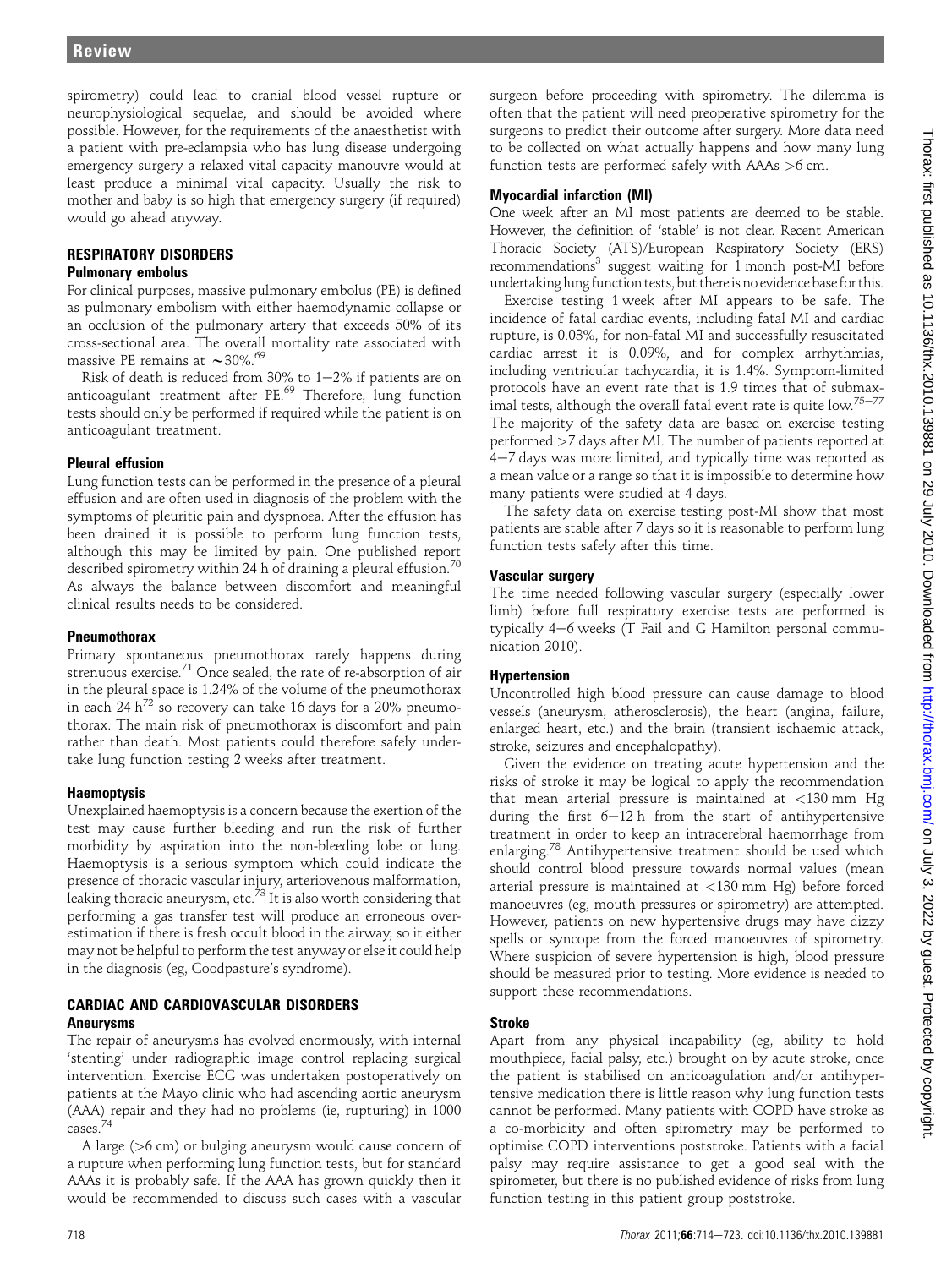#### **Angina**

Unstable angina is recognised as a serious contraindication for lung function testing.<sup>2</sup>  $\frac{3}{7}$  However, physical activity bringing on angina as a presymptom of acute MI is a poor prognostic indicator.<sup>79</sup> The need for spirometry preoperatively in a patient with chronic stable angina (eg, coronary artery bypass graft (CABG) or aortic valve replacement) is a common demand in lung function departments. The use of sublingual GTN (glyceryl trinitrate) prior to testing is often sufficient to avoid symptoms and enable useful lung function tests to be performed.

#### Arrhythmia

Apart from extreme exercise, there is little risk from performing lung function tests in patients with an arrhythmia. Patient anxiety and discomfort may affect the results and limit performance, but there are no published guidelines against performing exertional manoeuvres.

#### Postpacemaker implant

Generally a few weeks is usually enough for the pacemaker site wound to heal, and there have been no published precautions in this area.

#### INFECTIVE CONTRAINDICATIONS

Contraindications for lung function tests in relation to infections can fall into several categories:

- 1. Harm to the patient from performing the test.
- 2. Pain or discomfort for the patients (eg, vomiting, diarrhoea, cold sores, common cold).
- 3. Harm to staff or other patients (contagious disease, infections).
- 4. Redundant results because of submaximal effort from patients that are feeling unwell.
- 5. The results do not contribute to the clinical plan.

The main infectious diseases that would present a risk of cross-infection in the lung function department or other lung function testing facility include TB and hepatitis B.

General infection control procedures should be adopted in accordance with international guidelines to stop the spread of nosocomial infections (eg, influenza, pneumonia, methicillinresistant Staphylococcus aureus (MRSA) and Clostridium difficile). These have been covered elsewhere in a review of best practice.<sup>8</sup>

#### CONTRAINDICATIONS IN SPECIFIC TESTS IN RESPIRATORY PHYSIOLOGICAL MEASUREMENT

There are several relative contraindications for specific tests carried out by practitioners of lung function. The key tests covered are described.

#### Contraindications for arterial blood gas sampling

Factors significantly increasing the risk of arterial puncture include the existence of aortic valvular incompetence in the patient, systemic anticoagulation at the time of the arterial puncture and the presence of arteriosclerosis or hypertension in the patient.<sup>81</sup>

#### Contraindications for lung volume estimation

With respect to whole-body plethysmography, relative contraindications include factors such as claustrophobia, upper body paralysis, obtrusive body casts, intravenous pumps or other conditions that immobilise or prevent the patient from fitting into or gaining access to the 'body box'. In addition, the procedure may necessitate stopping intravenous treatment or supplemental oxygen. There are similar risks with other lung volume estimations (gas dilution/nitrogen washout) during the maximum inspiration to total lung capacity or expiration to residual volume manoeuvres. There is a theoretical risk of exposure to high oxygen levels during nitrogen washout test in patients who have  $CO<sub>2</sub>$  retention—but the short duration of the measurement will render this harmless.

#### Contraindications for bronchodilator testing

The number of contraindications to administering short-acting  $\beta_2$ -sympathomimetics by inhalation is limited.<sup>82 83</sup> Prudence is called for in patients with:

- < Thyrotoxicosis;
- $\blacktriangleright$  Heart failure;
- < Hypertension;
- Tachydysrhythmias (can be provoked by  $\beta_2$ -agonists);
- < Decreased glucose tolerance;
- < Unstable diabetes mellitus; and
- < Concomitant use of cardiac glycosides. However, the risk of a single administration, for diagnostic purposes, is minimal.

Apart from 'hypersensitivity' to atropine-like substances, anticholinergics administered by inhalation have few known contraindications.

#### Contraindications for other lung function-related services

Since the original AARC contraindications were published, many lung function departments and units offer physiological measurements services not originally considered for having contraindications. These include:

- $\blacktriangleright$  Sleep studies, including overnight oximetry;
- Skin testing;
- ▶ Continuous positive airways pressure (CPAP) and noninvasive ventilation (NIV) adaptation;
- $\blacktriangleright$  Bronchial challenge testing;
- < Compliance measurement;
- < Oxygen assessments;
- < Blood gas measurements;
- < Bronchodilator response (ultrasonic nebuliser-induced bronchospasm); and
- $\triangleright$  Oscillometry.

Contraindications for these procedures are summarised here. Again, many of the recommendations are based on expert opinion.

#### Sleep studies, including overnight oximetry

Patients who could be at risk from strangulation from wires and leads used in monitoring devices need a risk assessment to be performed. Children are at particular risk. Somnambulists could pull equipment on top of themselves, although the more recent use of 'Holter' type measuring devices decreases this risk.

#### Skin testing

Relative contraindications should be applied to patients with known anaphylactic responses, persistent severe or unstable asthma, pregnancy and those with a known severe initial allergic reaction. Systemic collapse and fatalities have been reported, and these are more common in infants and in patients where the reaction was systemic (food allergy, latex, insect stings).

Ensure no antihistamines, tricyclic antidepressants, some antinauseants and topical (not oral) steroids are used because they can alter the results of the test.  $\beta$ -Blockers and angiotensinconverting enzyme (ACE) inhibitors should be used with caution. Guidelines for skin prick testing are available.<sup>84</sup>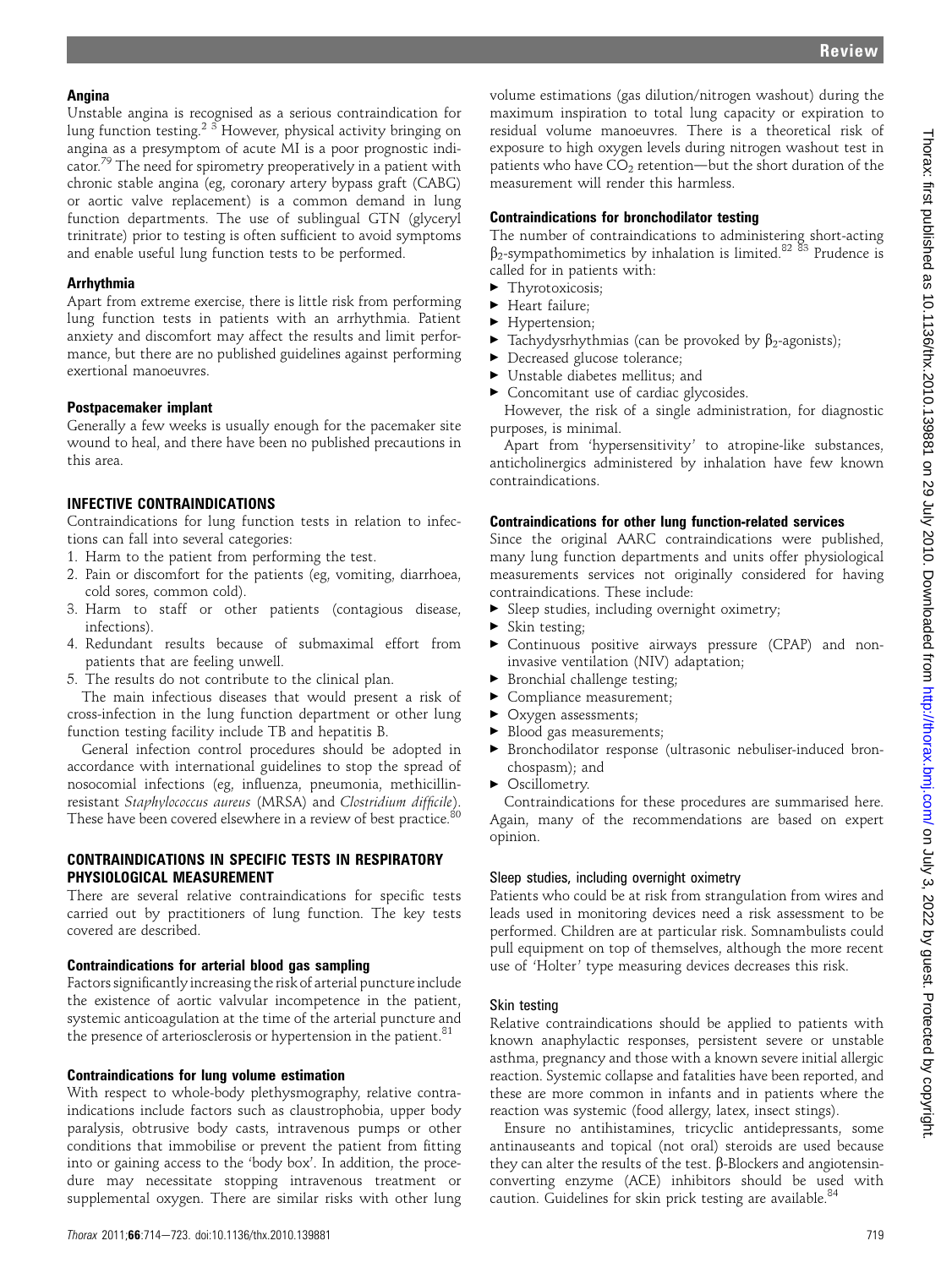#### Home CPAP and NIV issues

CPAP should be avoided in patients with middle ear infections or severe sinusitis. Other complications can include sores over the bridge of the nose, dryness of the nose and leaks from the edges of the mask causing dry eyes. However, having no leak suggests that the mask may be too tight, leading to the development of facial sores. Any patient with a pneumothorax should be referred for specialist ventilation in the intensive care unit (ICU)/high dependency unit (HDU) setting.

#### Bronchial challenge

Extreme caution should be taken with patients who have 'brittle asthma' or who have shown strong anaphylactic response in the past. Nebulised bronchodliators should be immediately available, together with an emergency resuscitation trolley. Guidelines have been published $85$  which show the absolute and relative contraindications:

#### Absolute contraindications

- Severe acute airflow limitation:  $FEV_1 < 50\%$  of predicted.
- ▶ Heart attack or stroke in last 3 months.
- < Uncontrolled hypertension: systolic blood pressure >200 mm Hg or diastolic pressure  $>120$  mmHg.
- < Known history of aortic aneurysm.

#### Relative contraindications

- Moderate airflow limitation:  $FEV_1 < 60\%$  of predicted or  $< 1.5$ **litres**
- $\blacktriangleright$  Inability to perform spirometry of acceptable quality.
- Pregnancy.
- Nursing mothers.
- < Current use of cholinesterase inhibitor medication (for myasthenia gravis).

Occasionally, it is not possible to perform valid lung function tests on patients who have contraindications or are confused/ very unwell. Well trained staff will either postpone the test or comment on the limitations. The results may be uninterpretable. Three large lung function centres in the UK report a 0.3-0.5% cancellation rate due to contraindications per year.

#### Blood gas measurements

Patients with clotting problems (heparin, thrombocytopenia with a platelet count of  $<$ 100 $\times10^9$ /l or patients on anticoagulants) should not have arterial stabs but should be offered an ear lobe capillary blood gas measurement. Patients with haemophilia or a platelet count of  $>$  100 $\times$  10<sup>9</sup>/l are generally at low risk from an arterial stab, but those with a count of  $50-100\times10^9$ / are at increased risk of bleeding. In hypoxaemic patients capillary blood gases correctly performed are just as reliable as arterial stabs.  $8186 - 89$ 

#### Oxygen assessments

Oxygen assessments have the risks from carbon dioxide retention leading to narcosis, plus the risk of arterial gas measurements indicated above. Assessing patients according to evaluated criteria should include screening with oximetry before a blood gas measurement is made.

#### Lung compliance measurement

The safety of pressure-volume curves has been evaluated and shown to be acceptable in most patients in a critical care setting. In acutely ill patients they can lead to hypoxaemia and haemodynamic changes which require close monitoring.<sup>90</sup>

#### PAEDIATRICS

Lung function testing on children will present similar contraindications to testing adults, but in general more care needs to be taken in terms of observation and monitoring during testing. It is recommended that a pulse oximeter is used when testing in infants.<sup>91</sup> The added complications of sedation in infants have also been covered elsewhere, but such studies are usually limited to highly specialised centres with trained and experienced personnel.<sup>91</sup>

#### RESEARCH RECOMMENDATIONS

Clearly from this review, it is apparent that the evidence base is lacking in many areas as regards contraindications for lung function testing. It would be prudent if over the course of the next few years departments and practitioners considered either prospective or retrospective investigations or audit into the following areas of uncertainty.

Review or audit of patients undergoing preoperative lung function assessments and how many of them have complications either during or just after testing should be carried out in the following groups of patients:

Aneurysms Eye surgery Laparotomy

|  | Table 3 Summary of contraindications and the main reason to avoid testing |  |  |  |  |
|--|---------------------------------------------------------------------------|--|--|--|--|
|  |                                                                           |  |  |  |  |

| <b>Contraindication</b>                                                  | Reason to avoid lung function testing*                                | <b>Recommendation</b>                                        |
|--------------------------------------------------------------------------|-----------------------------------------------------------------------|--------------------------------------------------------------|
| Thoracic/abdominal surgery                                               | Rupture site of injury, avoid pain, discomfort                        | Relative                                                     |
| Brain, eye, ear, ENT surgery                                             | Rupture site of injury, avoid pain, discomfort                        | Relative                                                     |
| Pneumothorax                                                             | Worsen pneumothorax, avoid discomfort and pain                        | Relative                                                     |
| <b>Myocardial infarction</b>                                             | Induce further infarction leading to cardiac arrest                   | Absolute/relative                                            |
| Ascending aortic aneurysm                                                | Rupture of aneurysm, catastrophic/fatal event                         | Absolute/relative                                            |
| Haemoptysis                                                              | Pulmonary emboli or myocardial infarction                             | Relative                                                     |
| Pulmonary embolism                                                       | Death, hypoxia leading to respiratory failure                         | Absolute/relative                                            |
| Acute diarrhoea                                                          | Discomfort, embarrassment, infection risk                             | Relative                                                     |
| Angina                                                                   | May lead to cardiac arrest in severe cases. discomfort                | Absolute/relative                                            |
| Severe hypertension (systolic $>$ 200 mm Hq, diastolic<br>$>$ 120 mm Hq) | Risk of blackout/collapse, rupture of cerebral blood<br>vessels, etc. | Measure blood pressure before tests if suspected             |
| Confused/demented patients                                               | Lung function tests are volitional and need patient<br>cooperation    | Balance need for test against difficult in obtaining results |
| Patient discomfort                                                       | Vomiting, diarrhoea, cold sores, common cold                          | Wait until main symptoms abate                               |
| Infection control issue                                                  | Contagious infections (norovirus, tuberculosis, flu)                  | Wait until main symptoms abate                               |

\*Sometimes the risk may be necessary as a preoperative assessment for life-saving surgery.

Recommendation: absolute, lung function testing should be avoided in most cases; relative, judge each case on its merits.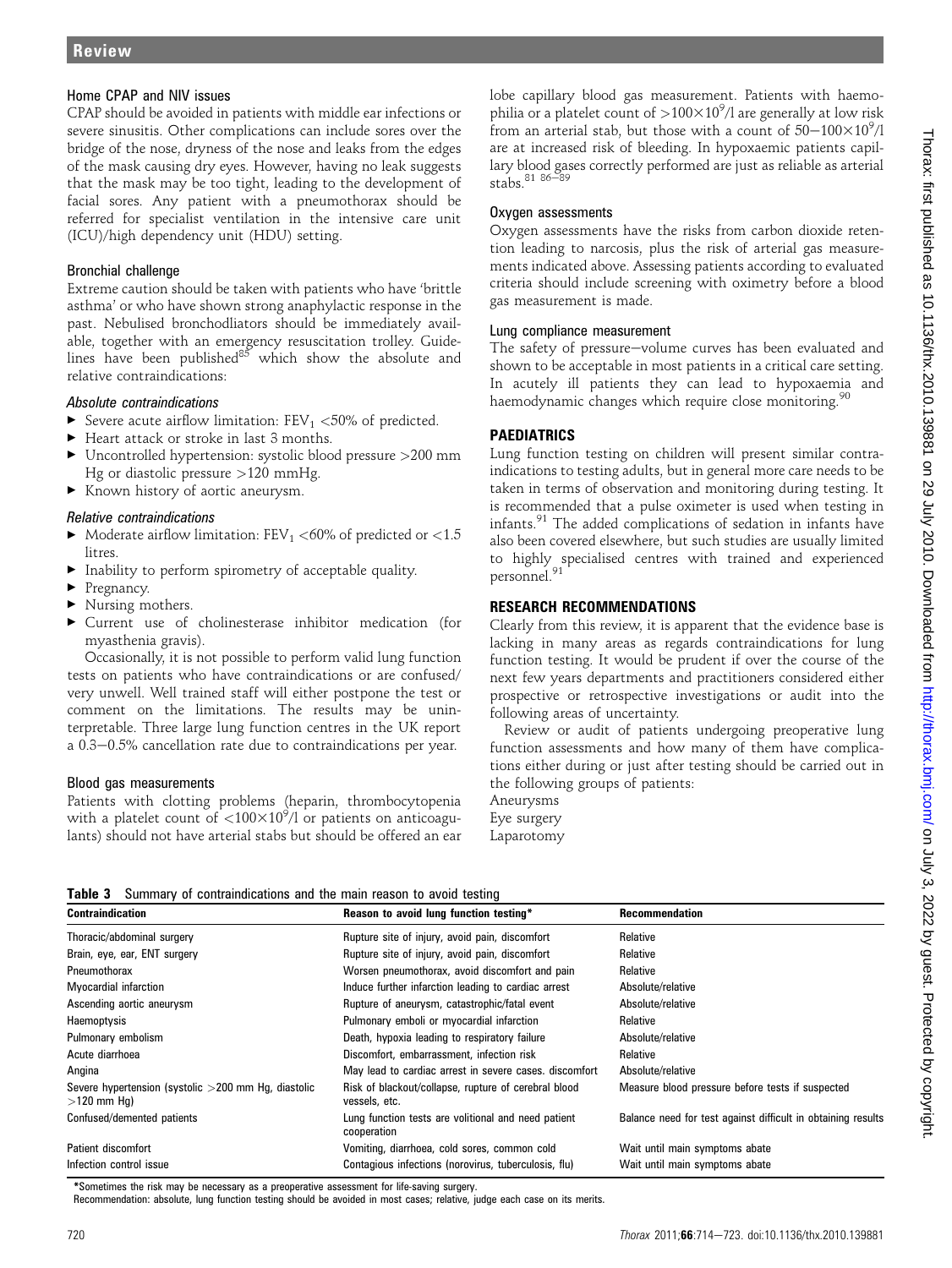Inguinal hernia Pleural effusion Pneumothorax Post-MI.

Other useful areas of research would include

Changes in intraocular pressure during spirometry

Changes in blood pressure during spirometry

Reviews of complications after surgical procedures where lung function testing is performed in the perioperative period

Review of lung function testing-related complications with keyhole surgery

Review of lung function testing during pregnancy.

#### CONCLUSIONS

There are some limited or absolute contraindications for performing lung function tests (unstable cardiovascular conditions, etc.) but most are relative contraindications. These have been summarised in table 3 and appendix 2.

The risks of any test must be outweighed by the benefit gained.

While modern surgical techniques have decreased the amount of tissue intervention and reduced healing times, there is still a case for allowing large muscle masses to heal for  $4-6$  weeks before testing of lung function is resumed. The risks to eye surgery and patients receiving less invasive surgery is much less, and healing times suggest that waiting for  $2-3$  weeks may be sufficient.

There needs to be more research and audit to investigate whether lung function tests do actually present any risks and also what evidence there is for a minimum time before tests are measured postsurgery or cardiovascular event.

Acknowledgements I am grateful to a number of colleagues who have provided expert advice and opinion on various areas. These include Drs Mick Davies and Sara Thorne, Consultant Cardiological Physicians, UHB, Dr Rosalind Harrison, Consultant Ophthalmic Surgeon, Burton on Trent, Dr Martin Miller, Consultant Respiratory Physician University Hospital Birmingham, Dr Dan Veale, University Hospital, Grenoble, France. I am also grateful to colleagues who have provided information on the ARTP Forum, but especially Dr Adrian Kendrick, Bristol Royal Infirmary, Mr Trefor Watts, Walsall Manor Hospital and Mr Derek Cramer Royal Brompton Hospital.

#### Competing interests None.

Provenance and peer review Not commissioned; not externally peer reviewed.

#### **REFERENCES**

- 1. **Anon.** Contraindications to use of spirometry. AARC clinical practice guidelines spirometry. 1996 Update. Respir Care 1996;41:629-36.
- 2. **Anon.** BTS/ARTP guidelines for the measurement of respiratory function. Respir Med 1994:88:165-94.
- 3. **Miller MR,** Crapo R, Hankinson J, et al. ATS/ERS standardisation of luna function testing: general considerations for lung function testing. Eur Respir J 2005:26:153-61.
- 4. Miller WF, Scacci R, Gast LR. Laboratory evaluation of pulmonary function. Philadelphia: JB Lippincott Co, 1987.
- 5. Montenegro HD, Chester EH, Jones PK. Cardiac arrhythmias during routine tests of pulmonary function in patients with chronic obstruction of airways. Chest 1978;73:133-9.
- 6. Macguire B, Royse C, Royse A, et al. Lung function following cardiac surgery is not affected by postoperative ventilation time. Ann Thorac Cardiovasc Surg  $2000 \cdot 1.13 - 18$
- 7. Nicholson DJ, Kowalski SE, Hamilton GA, et al. Postoperative pulmonary function in coronary artery bypass graft surgery patients undergoing early tracheal extubation: a comparison between short-term mechanical ventilation and early extubation. J Cardiothoracic Vac Anaesth 2002;10:27-31.
- 8. Weissman C. Pulmonary function after cardiac and thoracic surgery. Anesth Analg 1999:88:1272-9.
- 9. **Ooi A,** Goodwin A, Goddard M, et al. Clinical outcome versus post-mortem finding in thoracic surgery: a 10-year experience Eur J Cardiothorac Surg 2003;23:878-82.
- 10. Westerdahl E, Lindmark B, Eriksson T, et al. Deep-breathing exercises reduce atelectasis and improve pulmonary function after coronary artery bypass surgery.  $Check 2005; 128:3482-8.$
- 11. **Cross KJ**, Mustoe TA, Growth factors in wound healing. Surg Clin North Am  $2003:83:531-45$
- 12. Witte MB, Barbul A. General principles of wound healing. Surg Clin North Am 1997:77:509-28
- 13. Montgomery RD. Healing of muscle, ligaments, and tendons. Semin Vet Med Surg  $(Small Animal 1989:4:304-11.$
- 14. McCormack K, Scott NW, Go PM, et al. Laparoscopic techniques versus open techniques for inguinal hernia repair. Cochrane Database Syst Rev 2005;(1):CD001785.
- 15. Nguyen NT, Lee SL, Goldman C, et al. Comparison of pulmonary function and postoperative pain after laparoscopic versus open gastric bypass: a randomized trial. J Am Coll Surg 2001;192:469-76.
- 16. Leung D, Lam D. The relationship of intraocular pressure to intracranial pressure. Ann Emerg Med 2005;45:98-9.
- 17. **Jonas JB.** Tight necktie, intraocular pressure, and intracranial pressure. Br J Ophthalmol  $2005:89:786-7$ .
- 18. Heijl A, Leske MC, Bengtsson B, et al. Reduction of intraocular pressure and glaucoma progression: results from the Early Manifest Glaucoma Trial. Arch Ophthalmol 2002;120:1268-79.
- 19. Perlman JI, Delany CM, Sothern RB, et al. Intraocular pressure. Physiology Clin Ter  $2007;158:31-47.$
- 20. **Vieira GM,** Oliveira HB, de Andrade TD, et al. Intraocular pressure variation during weight lifting. Arch Ophthalmol 2006;124:1251-4.
- 21. Wessels IF, Wessels DA, Zimmerman GJ. The photic sneeze reflex and ocular anesthesia. Ophthalmic Surg Lasers 1999;30:208-11.
- **Semes LP, Amos JF, Waterbor JW. The photic sneeze response: a descriptive** report of a clinic population. J Am Optom Assoc 1995;66:372-7.
- 23. Byrd S, Singh K. Medical control of intraocular pressure after cataract surgery. J Cataract Refract Surg 1998;24:1493-7.
- 24. Thirumalai B, Baranyovits PR. Intraocular pressure changes and the implications on patient review after phacoemulsification. J Cataract Refract Surg 2003;29:504-7.
- 25. Whitefield L, Crowston J, Little BC. First day follow up for routine
- phacoemulsification? Br J Ophthalmol 1996;80:148-50. 26. Ahmed II, Kranemann C, Chipman M, et al. Revisiting early postoperative follow-up
- after phacoemulsification. J Cataract Refract Surg  $2002;28:100-8$ . 27. **Shapiro A,** Wolf E, Ferber I, et al. The effect of physical activity on the intraocular
- pressure of glaucomatous patients. Eur J Appl Physiol 1983;52:136-8. 28. Royal College of Ophthalmologists. Guidelines for Cataract Surgery. London:
- Royal College of Ophthalmologists, 1995.
- 29. **Desai P.** The National Cataract Surgery Survey: II. Clinical outcomes. Eye 1993;7:489-94.
- 30. Pearson PA, Owen DG, Van Meter WS, et al. Vitreous loss rates in extracapsular cataract surgery by residents. Ophthalmology 1989;96:1225-9.
- 31. **Yülek F,** Ozdek S, Gürelik G, et al. Effect of topical steroids on corneal epithelial healing after vitreoretinal surgery. Acta Ophthalmol Scand 2006;84:319-22.
- 32. **Hardarson T,** Hanson C, Claesson M, et al. Time-lapse recordings of human corneal epithelial healing. Acta Ophthalmol Scand 2004;82:184-8.
- 33. Butler FK. Diving and hyperbaric ophthalmology, Surv Ophthalmol 1995;39:  $347 - 66$
- 34. **Ooi AT,** Goodwin AT, Goddard M, et al. Clinical outcome versus post-mortem finding
- in thoracic surgery: a 10-year experience. Eur J Cardiovasc Surg 2003;23:878-81. 35. Norris SO. Managing postoperative mediastinitis. J Cardiovasc Nurs 1989;3:52-65.
- 36. Sarr MG, Gott VL, Townsend TR. Mediastinal infection after cardiac surgery. Ann
- Thorac Surg  $1984;38:415-23$ . 37. **Ottino G,** Depaulis R, Pansini S, et al. Major sternal wound infection after open-heart surgery: a multivariate analysis of risk factors in 2,579 consecutive operative procedures. Ann Thorac Surg 1987;44:173-9.
- 38. Hamilton W, McDonald J, Fisher H, et al. Postoperative respiratory complications. Anaesthesiology  $1964;25:607-12$ .
- 39. **Bartlett R,** Gazzaniga A, Geraghty T. Respiratory maneuvers to prevent postoperative pulmonary complications: a critical review.  $JAm$  Med Assoc 1973:224:1017-21.
- 40. **Kempainen RR,** Benditt JO. Evaluation and management of patients with pulmonary disease before thoracic and cardiovascular surgery. Semin Thorac Cardiovasc Surg 2001;13:105-15.
- 41. Trayner E, Bartolome RC. Postoperative pulmonary complications. Med Clin North Am 2001;85:1129-39.
- 42. **Candaele S,** Herijgers P, Demeyere R, et al. Chest pain after partial upper versus complete sternotomy for aortic valve surgery. Acta Cardiol 2003;58:17-21.
- 43. **Johnson D,** Kelm C, Thomson D, et al. The effect of physical therapy on respiratory complications following cardiac valve surgery. Chest 1996;109:638-44.
- 44. **Lawrence VA, Page CP, Harris GD. Perioperative spirometry before and after** abdominal operations: a critical appraisal of its predictive value. Intern Med 1989:149:280-5.
- 45. Oikkonen M, Karjalainen K, Kahara V, et al. Comparison of incentive spirometry and intermittent positive pressure breathing after coronary artery bypass graft. Chest  $1991.99.60 - 5$
- 46. **Carragee EJ,** Helms E, O'Sullivan GS. Are postoperative activity restrictions necessary after posterior lumbar discectomy? A prospective study of outcomes in 50 consecutive cases. Spine  $1996;$ **21**:1893-7.
- 47. Weissman C. Pulmonary function after cardiac and thoracic surgery. Anesth Analg  $1999:88:1272 - 7.$
- 48. **Shulman M,** Sandler AN, Bradley JW, et al. Post-thoracotomy pain and pulmonary function following epidural and systemic morphine. Anesthesiology 1984;61:569-75.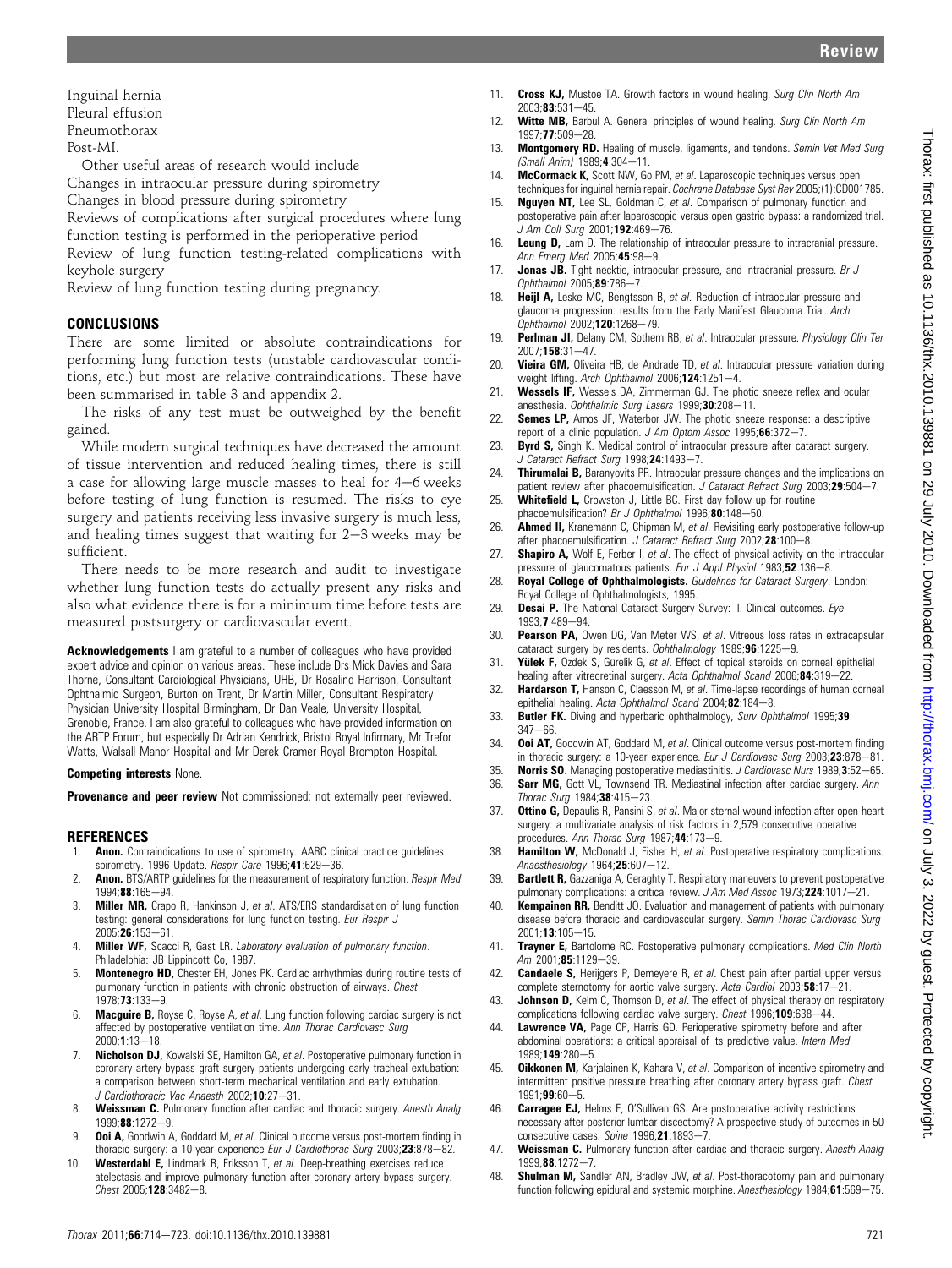#### Review

- 49. **Landreneau RJ**, Pigula F, Luketich JD, et al. Acute and chronic morbidity differences between muscle-sparing and standard lateral thoracotomy. J Thorac Cardiovasc Surg 1996;112:1346-51.
- 50. **Cimen S,** Ozkul V, Ketenci B, et al. Daily comparison of respiratory functions between on-pump and off-pump patients undergoing CABG. Eur J Cardiothorac Surg 2003:23:589-94
- 51. Westerdahl E, Lindmark B, Almgren SO, et al. Chest physiotherapy after coronary artery bypass graft surgery: a comparison of three different deep breathing techniques. J Rehabil Med  $2001;33:79-84$ .
- 52. Barron DJ, Tolan MJ, Lea RE. A randomized controlled trial of continuous extrapleural analgesia post-thoracotomy: efficacy and choice of local anaesthetic. J Vasc Sura 1986:3:389-404.
- 53. **Norregaard O,** Schultz P, Ostergaard A, et al. Lung function and postural change during pregnancy. Respir Med  $1989;83:467-70$ .
- 54. **Gaziouglu K,** Kaltieder NL, Rosen M, et al. Pulmonary function during pregnany in normal women and in patient with cardiopulmonary disease. Thorax 1970;25  $445 - 50$
- 55. Gee JBL, Parker BS, Millen JE, et al. Pulmonary mechanics during pregnancy. J Clin Invest 1967;46:945-52.
- 56. Gilroy RJ, Mangura BT, Lavietes MH. Rib-cage and abdominal volume displacements during breathing in human pregnancy. Am Rev Respir Dis 1988:137:668-72.
- 57. Krumholz RA, Echt CR, Ross JC. Pulmonary diffusing capacity, capillary blood volume, lung volumes and mechanics of ventilation in early and late pregnancy. J Lab  $Clin$  Med 1964:63:648-55.
- 58. McAuliffe F, Kametas N, Rafferty GF, et al. Pulmonary diffusing capacity in pregnancy at sea level and at high altitude. Respir Physiolo Neurobiol  $2003:134:85-92.$
- 59. **Milne JA,** Mills RJ, Coutts JR, et al. The effect of human pregnancy on the pulmonary transfer factor for carbon monoxide as measured by the single breath method. Clin Sci Mol Med 1977;53:271-6.
- 60. Spinnewijn WEM, Wallneburg HCS, Struijk PC, et al. Peak ventilatory responses during cycling and swimming in pregnant and non-pregnant women. J App Physiol 1996:81:738-42
- 61. **Edenborough FP,** Stableforth DE, Webb AK, et al. Outcome of pregnancy in women with cystic fibrosis. Thorax  $1995:50:170-4$ .
- 62. **Clark SL.** Asthma in pregnancy. *Obstet Gynaecol* 1993;82:1036-40.<br>63. **Stenius-Aarniala B.** Rijkonen S. Teramo K. Slow release theophyllin
- Stenius-Aarniala B, Riikonen S, Teramo K. Slow release theophylline in pregnant asthmatics. Chest  $1995; 107:642-7$ .
- 64. **Hornby PJ,** Abrahams TP. Pulmonary pharmacology. Clin Obstet Gynecol  $1996:39:17-35$
- 65. De Bruin YB, Carrer P, Jantunen M, et al. Personal carbon monoxide exposure levels: contribution of local sources to exposures and microenvironment concentrations in Milan. J Expo Anal Environ Epidemiol 2004;14:312-22.
- 66. **Groman E,** Blauensteiner D, Kunze U, et al. Carbon monoxide in the expired air of smokers who smoke so-called "light" brands of cigarettes. Tob Control 2000;9:352.
- 67. **Normand H,** Lavigne F, Mouadil A. Performing the apnea of the single-breath carbon monoxide diffusing capacity: relaxation on the shutter or full inspiration with near atmospheric intrapulmonary pressure? Chest 2006;130:207-13.
- 68. Weir LF, Nygaard IE, Jason Wilken J, et al. Postoperative activity restrictions. any evidence? Obstet Gynecol 2006;107:305-9.
- 69. Konstantinov IE, Saxena P, Koniuszko MD, et al. Acute massive pulmonary embolism with cardiopulmonary resuscitation: management and results. Tex Heart  $Inst J 2007;34:41–6.$
- 70. Light RW, Stansbury DW, Brown SE. The relationship between pleural pressures and changes in pulmonary function after therapeutic thoracentesis. Am Rev Respir Dis 1986;133:658-61.
- 71. Bense L, Wiman LG, Hedenstierna G. Onset of symptoms in spontaneous pneumothorax: correlations to physical activity. Eur Respir Dis 1987;71:181-6.
- 72. **Kircher LT,** Swartzel RL. Spontaneous pneumothoraxand its treatment. JAMA 1954;155:24.
- 73. Eddy JB. Clinical assessment and management of massive hemoptysis. Crit Care Med 2000:28:1642-7.
- 74. **Hertzer N,** Beven E, Young J, et al. Coronary artery disease in peripheral vascular patients: a classification of 1000 coronary angiograms and results of surgical management. Ann Surg 1984;199:223-33.
- 75. Hamm LF, Crow RS, Stull GA, et al. Safety and characteristics of exercise testing early after acute myocardial infarction. Am  $J$  Cardiol 1989; 63:1193-7.
- 76. Nielsen JR, Mickley H, Damsgaard EM, et al. Predischarge maximal exercise test identifies risk for cardiac death in patients with acute myocardial infarction. Am J  $Cardiol$  1990; $65:149-53.$
- 77. Senaratne MP, Hsu LA, Rossall RE, et al. Exercise testing after myocardial infarction: relative values of the low level pre-discharge and the post-discharge exercise test. J Am Coll Cardiol  $1988; 12:1416 - 22$ .
- 78. Broderick JP, Adams HP Jr, Barsan W, et al. Guidelines for the management of spontaneous intracerebral hemorrhage: a statement for healthcare professionals from a special writing group of the Stroke Council, American Heart Association. Stroke 1999;30:905-15.
- 79. Matsuda M, Matsuda Y, Ogawa H, et al. Angina pectoris before and during acute myocardial infarction: relation to degree of physical activity. Am J Cardiol 1985:55:1255-8.
- 80. **Kendrick AH**, Johns DP, Leeming JP, Infection control of lung function equipment a practical approach. Respir Med 2003;97:1163-79.
- 81. **Mortensen JD.** Clinical sequelae from arterial needle puncture, cannulation, and incision. Circulation  $1967;35:1118-23$ .
- 82. Kallergis EM, Manios EG, Kanoupakis EM, et al. Acute electrophysiologic effects of inhaled salbutamol in humans. Chest  $2005:127:2057-63$ .
- 83. **Insulander P,** Juhlin-Dannfelt A, Freyschuss U, et al. Electrophysiologic effects of salbutamol, a  $\beta_2$ -selective agonist. *J Cardiovasc Electrophysiol* 2003;15:316-22.
- 84. **Anon.** Skin tests used in type 1 allergy testing. Position paper. Sub-Committee on skin tests of the European Academy of Allergology and Clinical Immunology. Allergy  $1989:10(44$  Suppl): $1-59$ .
- 85. Crapo RO, Casaburi R, Coates AL, et al. Guidelines for methacholine and exercise challenge testing-1999. Am J Respir Crit Care Med 2000;161:309-29.
- 86. **Dar K,** Williams T, Aitken R, et al. Arterial versus capillary sampling for analysing blood gas pressures.  $BMJ$  1995: $310$ :24-5.
- 87. Spiro SG, Dowdeswell IR. Arterialised ear lobe samples for blood gas tensions. Br J Dis Chest 1976;70:263.
- 88. Pitkin AD, Roberts CM, Wedzicha JA. Arterialised earlobe blood gas analysis: an underused technique. Thorax  $1994;49:364-6$ .
- 89. Sauty A, Uldry C, Debétaz LF, et al. Differences in PO2 and PCO2 between arterial and arterialized earlobe samples. Eur Respir J 1996; 9:186-9.
- 90. Lee WL, Stewart TE, MacDonald R, et al. Safety of pressure-volume curve measurement in acute lung injury and ARDS using a syringe technique. Chest 2002;121:1595-601.
- 91. **Stocks J.** Sly P. Tepper RS, et al. Infant respiratory function testing. New York: Wiley-Liss, 1996.

#### APPENDIX 1: GUIDE TO RISKS FROM PERFORMING LUNG FUNCTION TESTS

| <b>Contraindication</b>                | <b>Complication</b> | Likelihood<br>(A) | <b>Consequence</b><br>(B) | <b>Risk</b><br>$(A \times B)$ |
|----------------------------------------|---------------------|-------------------|---------------------------|-------------------------------|
| MI (recent)                            | Death               | 5                 | 5                         | 25                            |
| MI (recent)                            | <b>Further MI</b>   | 5                 | 5                         | 25                            |
| PE (untreated)                         | Death               | 4                 | 5                         | 20                            |
| Ascending aortic<br>aneurysm $(>6$ cm) | Death               | 4                 | 5                         | 20                            |
| Ascending aortic<br>aneurysm $(>6$ cm) | MI                  | 4                 | 4                         | 16                            |
| Pneumothorax                           | Lung collapse       | 3                 | 4                         | 12                            |
| Thoracic surgery                       | Further<br>surgery  | 3                 | 4                         | 12                            |
| Pneumothorax                           | Pain                | 5                 | 2                         | 10                            |
| Ascending aortic<br>aneurysm $(6$ cm)  | Death               | 2                 | 5                         | 10                            |
| Thoracic surgery                       | Death               | 2                 | 5                         | 10                            |
| Haemoptysis                            | Bleed               | $\overline{2}$    | 4                         | 8                             |
| Angina                                 | MI                  | 2                 | 4                         | 8                             |
| Ascending aortic<br>aneurysm $(6$ cm)  | MI                  | 2                 | 4                         | 8                             |
| Eye surgery $(<1$ week)                | Undo surgery        | 2                 | 3                         | 6                             |
| Eye surgery $(<1$ week)                | Undo surgery        | $\overline{2}$    | 3                         | 6                             |
| Abdominal surgery                      | Pain                | 3                 | $\overline{2}$            | 6                             |
| Thoracic surgery                       | Pain                | 3                 | $\overline{2}$            | 6                             |
| Haemoptysis                            | Death               | 1                 | 5                         | 5                             |
| Pneumothorax                           | <b>Discomfort</b>   | 5                 | 1                         | 5                             |
| $MI(>1$ week)                          | Death               | 1                 | 5                         | 5                             |
| PE (treated)                           | Death               | 1                 | 5                         | 5                             |
| Haemoptysis                            | PF                  | 1                 | 4                         | 4                             |
| Acute diarrhoea                        | <b>Discomfort</b>   | 4                 | 1                         | 4                             |
| Abdominal surgery                      | Rupture             | 1                 | 4                         | 4                             |
| Angina                                 | Pain                | 2                 | 2                         | 4                             |
| PE (treated)                           | Hypoxia             | 1                 | 3                         | 3                             |
| Eye surgery $(4 week)$                 | Undo surgery        | 1                 | 3                         | 3                             |
| Eye surgery $(4 week)$                 | Pain                | 1                 | $\overline{2}$            | $\overline{2}$                |
| $MI(>1$ week)                          | Pain                | 1                 | $\overline{2}$            | $\overline{2}$                |

Risk:  $1-4$ , low;  $5-9$ , moderate;  $10-19$ , high;  $20-25$ , very high.

Likelihood: 1, <1%; 2, 2-10%; 3, 11-20%; 4, 21-50%; 5, >50%

Consequence: 1, discomfort; 2, pain; 3, syncope/bleeding; 4, tissue damage, minor surgery; 5, emergency care, major surgery, death.

MI, myocardial infarction; PE, pulmonary embolus.